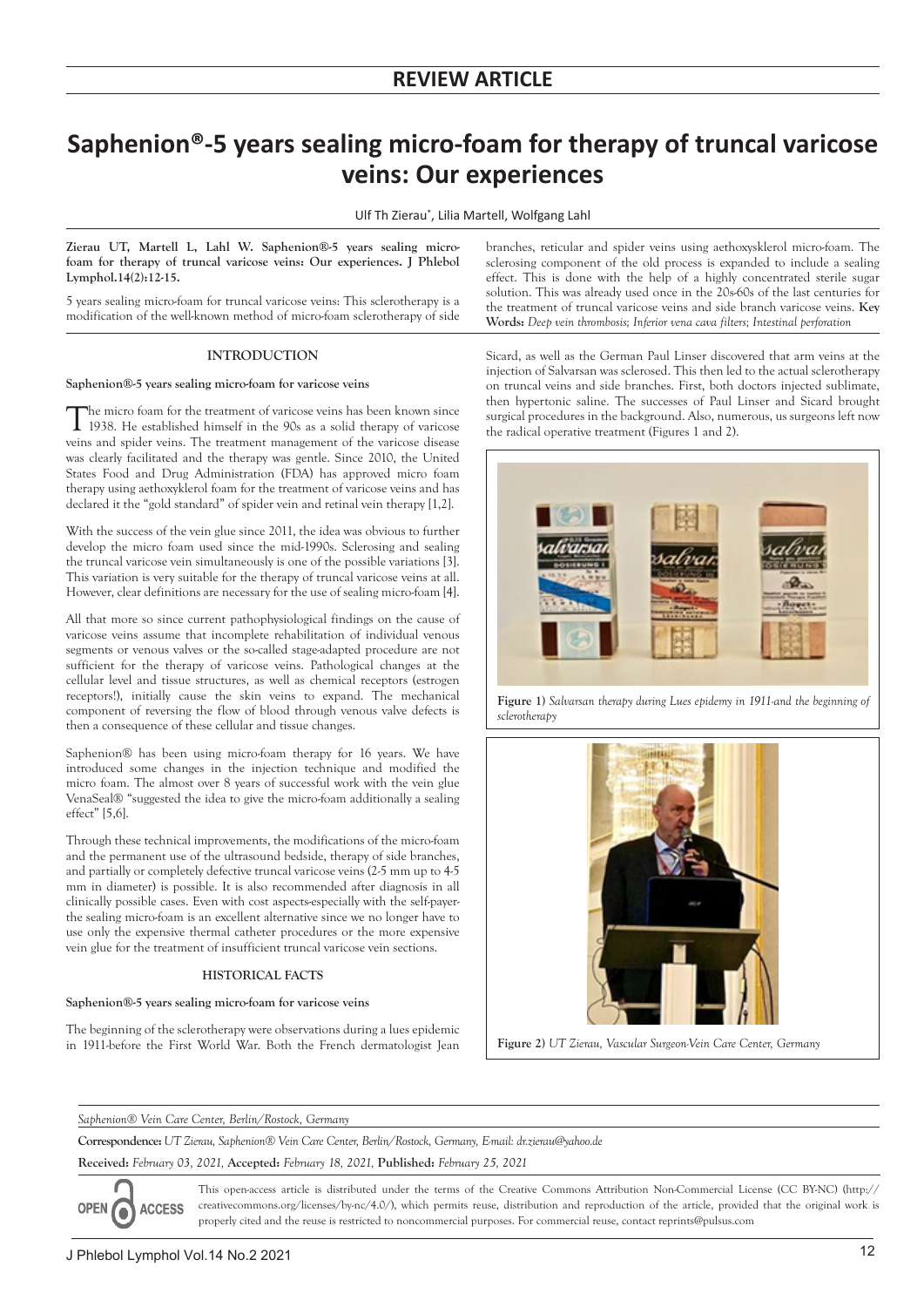# **Zierau UT, et al.**

Ferdinand Sauerbruch, director of the surgery hospital Charitè-Berlin since end of 1927, has banned his surgeons at Charitè-hospital in 1928 all radical methods of varicose vein therapy! There the surgeons used sugar solution for sclerotherapy. He was followed by a lot of other colleagues in German hospitals (Figure 3).



*1949*

While radical surgery of varicose veins was once again defined as the method of the first choice in the FRG from 1949, in the GDR until the mid-1960s, sclerotherapy was preferred to radical stripping. This is also evidenced by the following quote from Sauerbruch's surgery theory, published by Bier/ Braun/Kümmel, edition from 1958 (Barth publishing house, Leipzig, 1958) from volume VI-The operations on the extremities: Almost everywhere, the surgical treatment of varicose veins is completely or almost completely abandoned in favor of chemical sclerotherapy. It does more and more than surgical procedures have accomplished. There are several solutions for injecting varices for sclerotherapy [7-10].

The sublimate solution originally specified by Linser is abandoned because of its toxic side effects. Nowadays the most common are:

- 1. Hypertonic 10%-30% saline
- 2. Concentrated 50%-60% sugar solution

3. Unsaturated solution of fatty acid salts. The saline solutions work very safely but have the disadvantage that they cause unpleasant painful tissue necrosis that takes a long time to heal. We haven't seen these two disadvantages, tissue necrosis and relapse when using the fatty acid salt solution in many hundreds of applications.

#### **RESULTS**

#### **Saphenion®-5 years sealing micro-foam for varicose veins**

After 5 years of therapy on truncal varicose veins, the sealing micro-foam shows a similar success rate as the laser or radical surgical stripping with significantly fewer side effects in the period mentioned and the indications mentioned. The course of therapy is much gentle on the tissue and can be mobilized immediately. And the neurological complications and injuries of lymphatic tracts, especially on the lower leg, known for radical surgery and thermal procedures, are eliminated [11].

Since December 2006 we have performed 17,578 micro-foam therapies. In the last 60 months (1/2016-1/2021), Saphenion® chose sealing micro-foam in 5889 cases for the treatment of truncal varicose veins [12-18].

Truncal varicose veins were treated in 933 cases. Specifically, this affected the small saphenous vein in 335 cases, the great saphenous vein in 240 patients, and in 358 accessory saphenous veins. The mean age of the patients was 54 years (15-93 years).

The therapy of an incomplete truncal varicose vein is almost 100% successful over a period of 5 years. The small saphenous vein (SSV) is occluded in 89.2% (299 veins). The great saphenous vein (GSV) was occluded in 87.1% of the cases (209 veins) over the same period. The accessory saphenous veins were occluded in 92.7% (332 veins). This corresponds to a total occlusion rate of 92.25% for all treated veins (Figure 4).



**EXPERIENCES**

#### **Saphenion®-5 years sealing micro-foam for varicose veins**

In addition to the improved closure effectiveness, we also see much less frequently the ugly post-therapeutic brown lines and spots, so-called hyperpigmentation. Ecchymoses (bleeding under the skin) have become rare (<8%). We have seen phlebitis in 32 cases (3%, 4%).

A partial deep vein thrombosis of lower leg veins was seen in 3 cases. This has led us to perform a single thrombosis prophylaxis Intra op for all micro-foam therapies of truncal varicose veins [19].

In one case, multiple puncture ulcers were found, however. Here was experimented outside with ointments and sprays, so that the cause of the ulcer is not fixed. In no case have any of our patients been reported to have any sensory or post–treatment sensation of numbness [20-25].

Essentially, in addition to the visible small puncture hematomas, it was primarily extrinsic pressure and tenderness over the treated vein that was reported. Muscular catlike symptoms also appeared. This is similar to the symptoms after VenaSeal®-glue therapy. There were no other side effects (allergies) or complications (embolism).

Thus, the Sealing Micro-foam therapy is a very good, effective, and inexpensive alternative and supplement to the thermal catheter procedures often used in truncal varicose veins, f. e. laser, radio wave, superheated steam, or the non-thermal ClariVein® or vein glue VenaSeal®. Micro foam therapy is also interesting for use in cosmetically demanding patients and older patients.

Taking into account the current knowledge on the causes of varicose veins (cell wall remodeling and destruction, connective tissue alteration, excess hormone receptors), the Sealing Micro foam is an excellent alternative therapy for a cause-adapted extension of the therapy indications (Figure 5).



**Figure 5)** *Sealing foam SSV*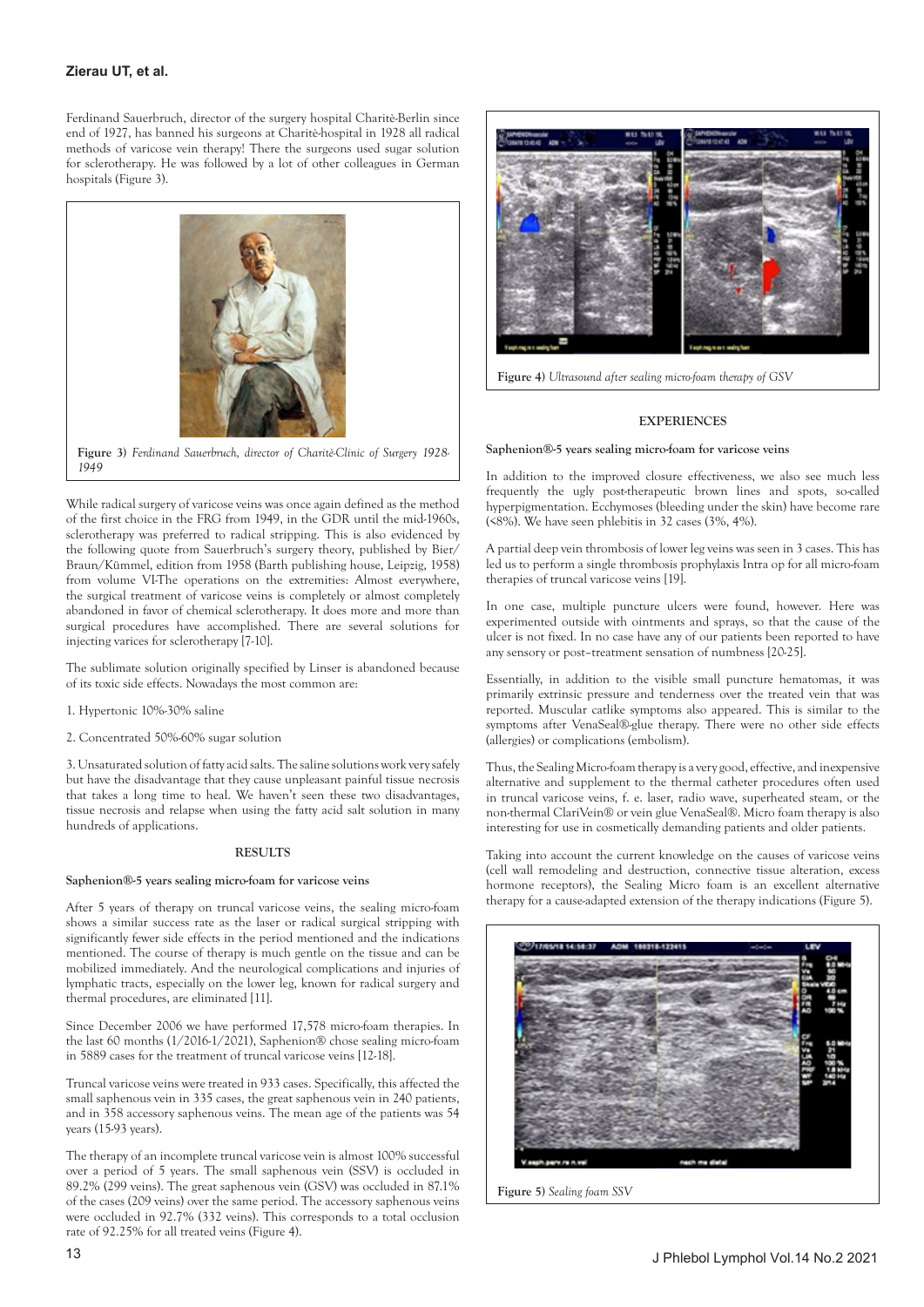#### **DISCUSSION**

### **Saphenion®-5 years sealing micro foam for varicose veins**

In the last 22 years, the necessary quality criteria for endovascular interventions on veins with varicose changes were largely laid down, and several comparative studies on functional efficiency of radical stripping surgery on the one hand and endovenous treatments on the other hand, were furthermore conducted. By now, it has emerged as an undeniable fact that endovenous interventions do not only exhibit a merely cosmetic advantage as was hitherto assumed. They also have clinical advantages and quite significantly reduce side effects and complications such as still occur regularly today as in the past in connection with the conventional surgical technique. This is not new knowledge. Also, the surgeons of the "Golden Twenties" didn`t love the radical surgery!

But today we have the ultrasound and all colleagues who work with endovenous procedures meanwhile have reliable criteria for a high-quality therapy. We do not need anesthesia anymore. Elastic stockings should be for 10-14 days. Working and sports is possible one day after treatment.

The significantly reduced side effects and a well-nigh negligible pain score are also clear advantages in comparison with laser and radio wave therapy. In the final analysis, the new sealing procedure has to meet solely the hard criterion of efficacy, namely the permanence of an effective vein closure in our defined cases.

Likewise, the foam therapy is found in the guidelines of the German Society for Phlebology. The European Vascular Surgeon's Guidelines see the use of second-choice therapy in the field of truncal varicose veins in micro foam therapy-before radical surgical stripping. With the success of the vein glue, the idea was close to developing the Sealing Micro-foam.

In addition to improving permanent vein occlusion, the rate of side effects is also reduced. Neurological abnormalities were also not reported. In one case, we saw multiple puncture ulcerations after therapy-however, treatment was given abroad with various ointment dressings.

In addition to visible small puncture hematomas, our patients report primarily extrinsic pressure and tenderness over the treated vein. Muscular catlike symptoms also appeared (this is similar to the symptoms after VenaSeal®-superglue).

Other side effects did not occur in any case. Thus, endovenous sealing foam therapy is a very good, effective, effective and inexpensive alternative to the also frequently used catheter methods laser, radio wave, superheated steam, Clarivein, and vein glue.

Thus, the Sealing procedures appears to be on the same level with, or even superior to the laser system. In the time periods between 12 and 36 months covered by follow-up examinations up to now, both procedures have proven quite clearly superior (100% incomplete truncal veins, 95% small saphenous vein) to laser therapy in terms of effectiveness. So, Sealing Micro-foam has the nearly same closure rate then radiofrequency over 3 years in treatment of SSV and incomplete truncal varicose veins.

By now, Sealing Micro-foam has undeniably become at SAPHENION® the therapy of the first choice for the treatment of the SSV to a vein diameter to 0.45 cm. Here, we meanwhile consider the well-known risk of neurological side effects and complications associated with the application of the laser and radio frequency techniques as being too high.

#### **CONCLUSION**

In the light of the 20 years of experience, we have gathered by now, we recommend that every vein center that applies endovenous treatment should have at least 2 alternative treatment procedures at its disposal. For us, this means that in practical work with VenaSeal®, with Sealing Microfoam and Radiofrequency all insufficient saphenous veins should as far as possible always be treated.

Independently of this and including all experiences with modifications of the sealing technique we at SAPHENION® meanwhile regard the not tumescent, not thermal sealing therapy as treatment of the first choice in the range of catheter-supported therapeutic procedures in truncal varicose veins SSV or VSAA-varicosis.

Last Comment: Therapies with saline solutions and pre coagulated blood are not carried out for technical reasons.

#### **CONCLUSION**

In the light of the 20 years of experience, we have gathered by now, we recommend that every vein center that applies endovenous treatment should have at least 2 alternative treatment procedures at its disposal. For us, this means that in practical work with VenaSeal®, with Sealing Microfoam and Radiofrequency all insufficient saphenous veins should as far as possible always be treated.

Independently of this and including all experiences with modifications of the sealing technique we at SAPHENION® meanwhile regard the not tumescent, not thermal sealing therapy as treatment of the first choice in the range of catheter-supported therapeutic procedures in truncal varicose veins SSV or VSAA-varicosis.

And we see this method as a very good method also in ultrasound-guided treatment of great saphenous veins GSV, recurrent veins, side branches of truncal veins and greater perforator veins.

Last Comment: Therapies with saline solutions and pre coagulated blood are not carried out for technical reasons.

# **AUTHOR`S CONFLICT OF INTERESTS**

There is no conflict of interest!

#### **REFERENCES**

- 1. Von F, Sauerbruch, Barth JA, et al. Bier, Braun kümmel: Chirurgische operationslehre, begründet. Leipzig. 1956.
- 2. Brake M, Lim CS, Shepherd AC, et al. Pathogenesis and aetiology of recurrent varicose veins. J Vasc Surg. 2013; 57(3):860-8.
- 3. Carlton R, Mallick R, Campbell C, et al. Evaluating the expected costs and budget impact of interventional therapies for the treatment of chronic venous disease. Am Health Drug Benefits. 2015; 8(7):366-74.
- 4. Carugo D, Ankrett DN, Zhao X, et al. Benefits of polidocanol endovenous micro-foam (Varithena®) compared with physician-compounded foams. Phlebology. 2016; 31(4):283-95.
- 5. Smith PC. Foam and liquid sclerotherapy for varicose veins. Phlebology. 2009; 24(1):62-72.
- 6. Deak ST. Retrograde administration of ultrasound-guided endovenous micro-foam chemical ablation for the treatment of superficial venous insufficiency. J Vasc Surg Venous Lymphat Disord. 2018; 6(4):477-84.
- 7. Elsharawy MA, Naim MM, Abdelmaguid EM, et al. Role of saphenous vein wall in the pathogenesis of primary varicose veins. Interact Cardiovasc Thorac Surg. 2007; 6(2):219-24.
- 8. Gibson K, Kabnick L, Varithena® 013 Investigator Group. A multicenter, randomized, placebo-controlled study to evaluate the efficacy and safety of Varithena® (polidocanol endovenous microfoam 1%) for symptomatic, visible varicose veins with saphenofemoral junction incompetence. Phlebology. 2017; 32(3):185-93.
- 9. Henderson PW, Lewis GK, Shaikh N, et al. A portable high-intensity focused ultrasound device for noninvasive venous ablation. J Vasc Surg. 2010; 51(3):707-11.
- 10. King JT, O'Byrne M, Vasquez M, et al. Treatment of truncal incompetence and varicose veins with a single administration of a new polidocanol endovenous micro-foam preparation improves symptoms and appearance. Eur J Vasc Endovasc Surg. 2015; 50(6):784-93.
- 11. Lim CS, Davies AH. Pathogenesis of primary varicose veins. Br J Surg. 2009; 96(11):1231-42.
- 12. Segiet OA, Brzozowa-Zasada M, Piecuch A, et al. Biomolecular mechanisms in varicose veins development. Ann Vasc Surg. 2015; 29(2):377-84.
- 13. Star P, Connor DE, Parsi K. Novel developments in foam sclerotherapy: Focus on Varithena® (polidocanol endovenous micro-foam) in the management of varicose veins. Phlebology. 2018; 33(3):150-62.